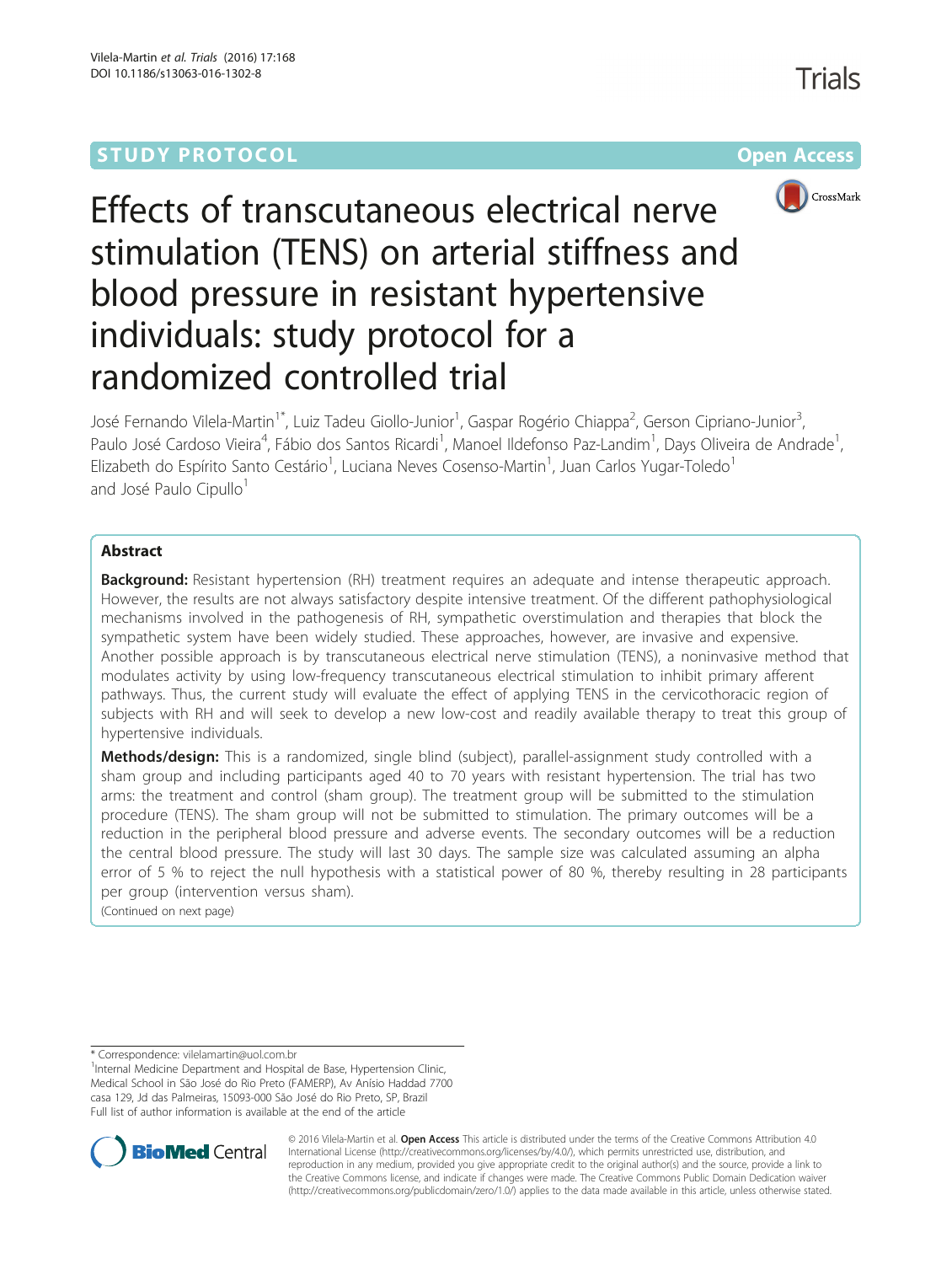#### (Continued from previous page)

**Discussion:** In recent decades, RH has become very common and costly. Adequate control requires several drugs, and in many cases, treatment is not successful. Sympathetic nervous system inhibition by renal denervation and central inhibition have significant effects in reducing BP; however, these treatments are costly and invasive. Another type of sympathetic nervous system inhibition can also be noninvasively achieved by electric current. Therefore, the application of TENS may be a new therapeutic option for treating resistant hypertensive individuals.

Trial Registration: Clinical Trials [NCT02365974](https://clinicaltrials.gov/ct2/show/NCT02365974)

Keywords: Arterial stiffness, Resistant hypertension, Sympathetic system, Blood pressure, Transcutaneous electrical nerve stimulation

#### Background

#### Hypertension in the context of cardiovascular disease

In Brazil, cardiovascular diseases (CVD) accounted for 30 % of deaths in 2008, with hypertension alone affecting more than 36 million people [\[1\]](#page-10-0). In the United States, this figure is even higher, as approximately 80 million Americans have hypertension [[2\]](#page-10-0).

As one of the main risk factors for the development of CVD, hypertension is the starting point of cardiovascular, cerebrovascular, and renal impairment. In most cases, by the time there is a manifestation, this disease, although still manageable, is irreversible. The main risk factors associated with hypertension are smoking, physical inactivity, stress, alcohol consumption, age, obesity, and an unhealthy diet [[3](#page-10-0)], all of which can alter the integrity of the vascular endothelium and lead to a number of complications.

Currently, a broad therapeutic arsenal is available for the treatment of hypertension. Nonetheless, sometimes hypertension becomes difficult to control due to varying situations, thereby characterizing resistant hypertension (RH), which requires a more intensive therapeutic approach. RH is a condition in which the blood pressure (BP) remains above the recommended target even when treated with the maximum tolerated doses of three antihypertensive drugs with synergistic actions, including a diuretic. A condition exists that is known as controlled resistant hypertension, which is defined as high BP that is controlled using four antihypertensive drugs [\[4](#page-10-0)]. Although the exact prevalence of RH has not yet been precisely established, this state is estimated to occur in 12–15 % of the hypertensive population [[5](#page-10-0)]. The risk factors associated with RH are similar to those of hypertension; however, it is more common in elderly patients; females; Blacks; obese patients; physically inactive patients; and those with left ventricular hypertrophy, diabetes mellitus, chronic renal disease, metabolic syndrome, and high sodium intake [[4](#page-10-0)].

#### Hypertension and inflammatory markers

The long-term effect of RH on the vascular system can be catastrophic. Currently, vascular abnormalities are known to exist early in the development of hypertensive diseases and may manifest as severe endothelial dysfunction.

Endothelial dysfunction is considered an early marker of vascular complications. It participates in the pathophysiology of atherogenesis, which occurs in one of the first stages of arterial disease [[6, 7\]](#page-10-0) as a result of risk factors that promote oxidative stress and nitric oxide (NO) inactivation [\[8](#page-10-0)]. Endothelial dysfunction involves several functional changes: impaired endothelium-dependent vasodilation, changes in the endothelial barrier function, inflammatory activation, and stimulation of coagulation [[9\]](#page-10-0). Proinflammatory changes seem to be involved in the development of hypertension and in many other situations, including aging, diabetes, dyslipidemia, smoking, and obesity [[10](#page-10-0)–[13\]](#page-11-0). These changes are characterized by a series of highly specific and essentially inflammatory, cellular, and molecular responses that lead to endothelial injury. Environmental factors such as salt intake and psychosocial stress may contribute to the activation of systems that participate in the pathogenesis and progression of hypertension. Moreover, both the sympathetic nervous and renin-angiotensin-aldosterone systems have very important roles, as there are correlations between the activation of these systems and increased inflammatory activity in hypertensive subjects. Thus, hypertension seems to be associated to inflammatory disorders [\[13](#page-11-0)]. The inflammatory process is characterized by infiltration of macrophages and T lymphocytes in the endothelium. Activated lymphocytes and macrophages release a variety of inflammatory mediators such as cytokines, adhesion molecules, and matrix metalloproteinases (MMPs), resulting in increased inflammatory cell recruitment, the migration and proliferation of endothelial cells, platelet aggregation, and the release of free radicals [[11, 14\]](#page-11-0).

Several inflammatory markers, such as proinflammatory cytokines, interleukins (IL-1β, IL-6, IL-8, IL-18), and tumor necrosis factor (TNF-α) related to activated monocytes, have been identified in these situations. Elevated expressions of intercellular adhesion molecule-1 (ICAM-1) in endothelial cells [\[11, 15](#page-11-0), [16\]](#page-11-0) and highly sensitive Creactive protein (hsCRP) have also been found. Recent studies show that cardiovascular risk is twice as high in patients with elevated hsCRP compared to patients with lower values. The hsCRP also has an effect on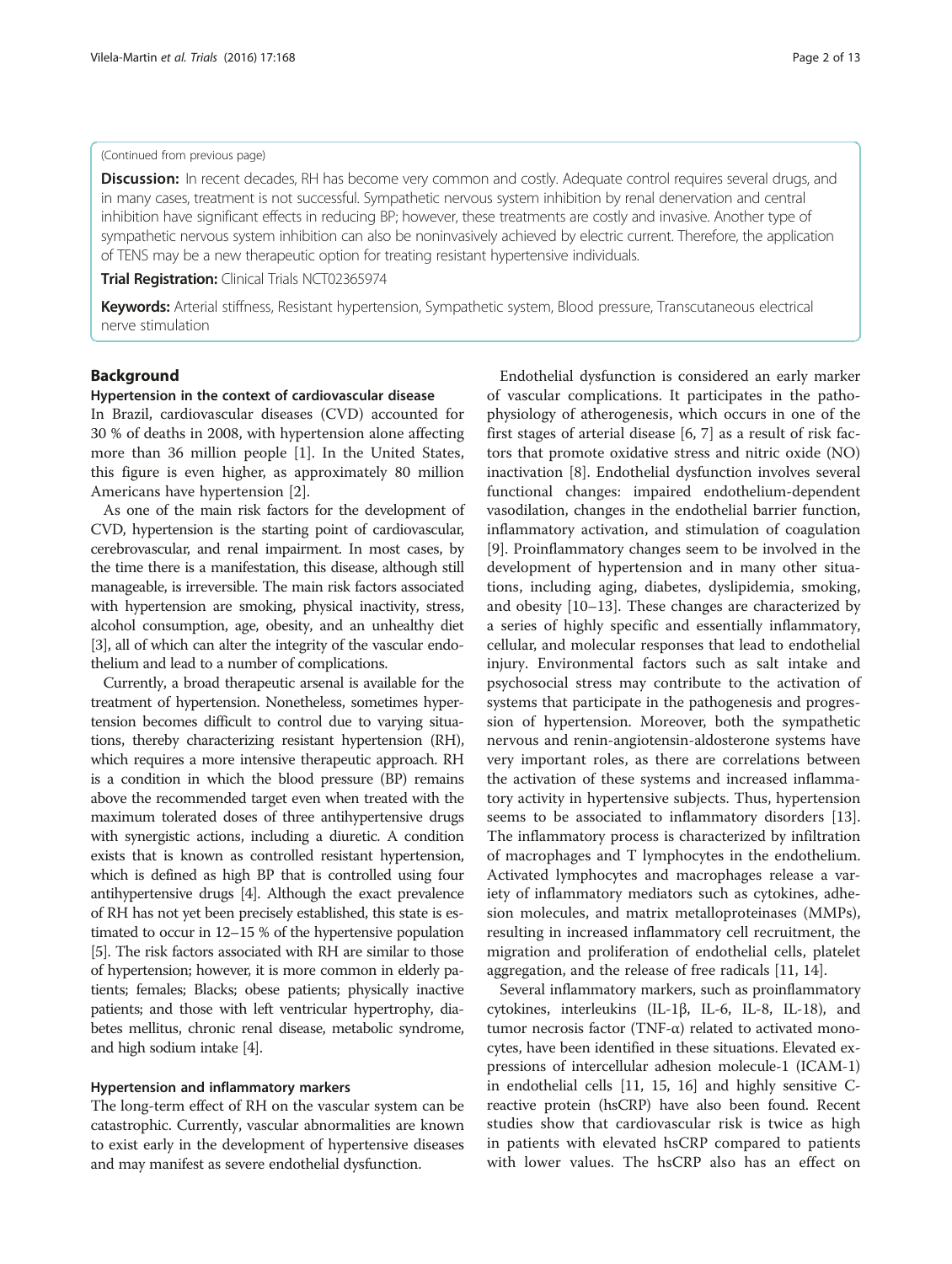the endothelial surface as the migration and adhesion of monocytes increases, causing the synthesis of chemotactic factors due to the secretion of other proinflammatory factors, such as TNF- $\alpha$ , IL-6, and IL-8 [[13, 17\]](#page-11-0). In addition to proinflammatory cytokines, other cytokines with anti-inflammatory activity, such as IL-10, are present.

In animal studies, IL-10 has demonstrated protective roles against the stability and formation of atherosclerotic lesions. Some clinical studies have shown that patients with acute coronary syndrome have reduced IL-10 levels compared to stable patients, raising the possibility that low levels of IL-10 may be related to atherosclerotic plaque instability [\[18\]](#page-11-0).

Vascular endothelial dysfunction also promotes inflammation by inducing the production of vasoconstrictor agents, adhesion molecules, and growth factors, including angiotensin II (Ang II). Ang II, one of the end products of the renin-angiotensin system (RAS), is actively involved in the pathogenesis/pathophysiology of hypertension. It may be responsible for triggering endothelial dysfunction and vascular inflammation by inducing oxidative stress, a fact that results in the release of inflammatory mediators and in cell growth [[12, 13](#page-11-0), [18](#page-11-0), [19](#page-11-0)]. Some studies have demonstrated that Ang II increases the expressions of IL-6, IL-8, IL-18, and the monocyte chemoattractant protein (MCP-1), the last of which is the main regulator of leukocyte recruitment to the vascular wall. In addition, Ang II stimulates the expression of ICAM-1 and the infiltration of macrophages independently of the increase in BP [\[19](#page-11-0), [20\]](#page-11-0).

The role of Ang II as a proinflammatory mediator of vascular injury is supported by the protective antiinflammatory effects of RAS inhibitors. Among other effects, RAS inhibitors have properties that result in antithrombotic and fibrinolytic actions. The thrombogenic status mainly results from a high concentration of plasminogen activator inhibitor (PAI-1), which leads to an excessive accumulation of fibrin inside vessels, a situation that contributes to vascular events [\[14\]](#page-11-0). Thus, PAI-1 is considered an important regulator of thrombogenesis; increased thrombogenesis can increase the risk of atherothrombotic events and promotes the progression of vascular disease [[21](#page-11-0)].

Fibrinogen, an acute phase protein, and cytokines are also directly related to vascular disease [\[22\]](#page-11-0). Prospective studies on healthy subjects demonstrated a direct and independent association between the plasma fibrinogen levels and the risk of coronary and cardiovascular events and mortality [[16\]](#page-11-0).

As previously mentioned, vascular inflammation and oxidative stress play a crucial role in the pathogenesis of vascular injury mediated by Ang II. Recently, angiotensin-converting enzyme 2 (ACE-2) was

identified as having a pleiotropic effect on Ang II, resulting in the neutralization of its proinflammatory and pro-oxidant actions via receptors. Interestingly, the Ang II type-1 receptor blockers may increase ACE-2 expression and activity, thereby reducing cardiovascular and oxidative damage [\[23](#page-11-0)].

MMPs are responsible for the degradation of extracellular matrix proteins, breaking them down into their specific peptide bonds, including the cells of the vascular smooth muscle, endothelium, fibroblasts, and inflammatory cells [\[24](#page-11-0)–[26\]](#page-11-0). The interaction of MMPs with their endogenous tissue inhibitors (MMP tissue inhibitors - TIMPs) is important among the factors that regulate MMP activity [\[27](#page-11-0)–[29\]](#page-11-0). Under physiological conditions, a balance exists in the ratio of MMPs and TIMPs. However, during pathological processes such as hypertension, an imbalance occurs that leads to excessive degradation of extracellular matrix proteins [[28\]](#page-11-0) and, consequently, to pathological vascular remodeling. Among these proteolytic enzymes, MMP-9 has an important role in cardiovascular diseases, including atherosclerosis, coronary artery disease, vascular aneurysms, and hypertension [[30](#page-11-0)–[36](#page-11-0)]. Studies suggest that increases in MMP-9 activity are associated with increased arterial stiffness not only in patients with isolated systolic hypertension but also in young individuals without comorbidities [\[34, 36](#page-11-0)]. Notwithstanding these reports, studies are scarce that compare MMP levels with arterial stiffness markers in populations with different BP levels.

The aforementioned biochemical changes have a direct relationship with high BP, endothelial dysfunction, and increased vascular stiffness in RH patients, as is demonstrated by reduced flow-mediated vasodilation and increased pulse wave velocity (PWV), which result in higher central BP levels (CBP) [\[37](#page-11-0)].

#### Central hemodynamics, sympathetic inhibition and hypertension

The CBP has a predictive value in the risk stratification of cardiovascular morbidity and mortality as demonstrated by the CAFE (Conduit Artery Function Evaluation) study. This study showed different effects on the CBP of groups treated with amlodipine and atenolol even though reductions in peripheral arterial pressure were similar. This difference has been suggested to be responsible for the favorable cardiovascular outcomes in the amlodipine group of the ASCOT study (Anglo-Scandinavian Cardiac Outcomes Trial), which demonstrated the importance of CBP control in relation to peripheral BP and how it can be influenced by certain drug therapies [[38\]](#page-11-0).

The CBP is directly influenced by arterial stiffness; the arteries, especially the aorta and carotid, are estimated to stiffen by about 10 to 15 % in men and 5 to 10 % in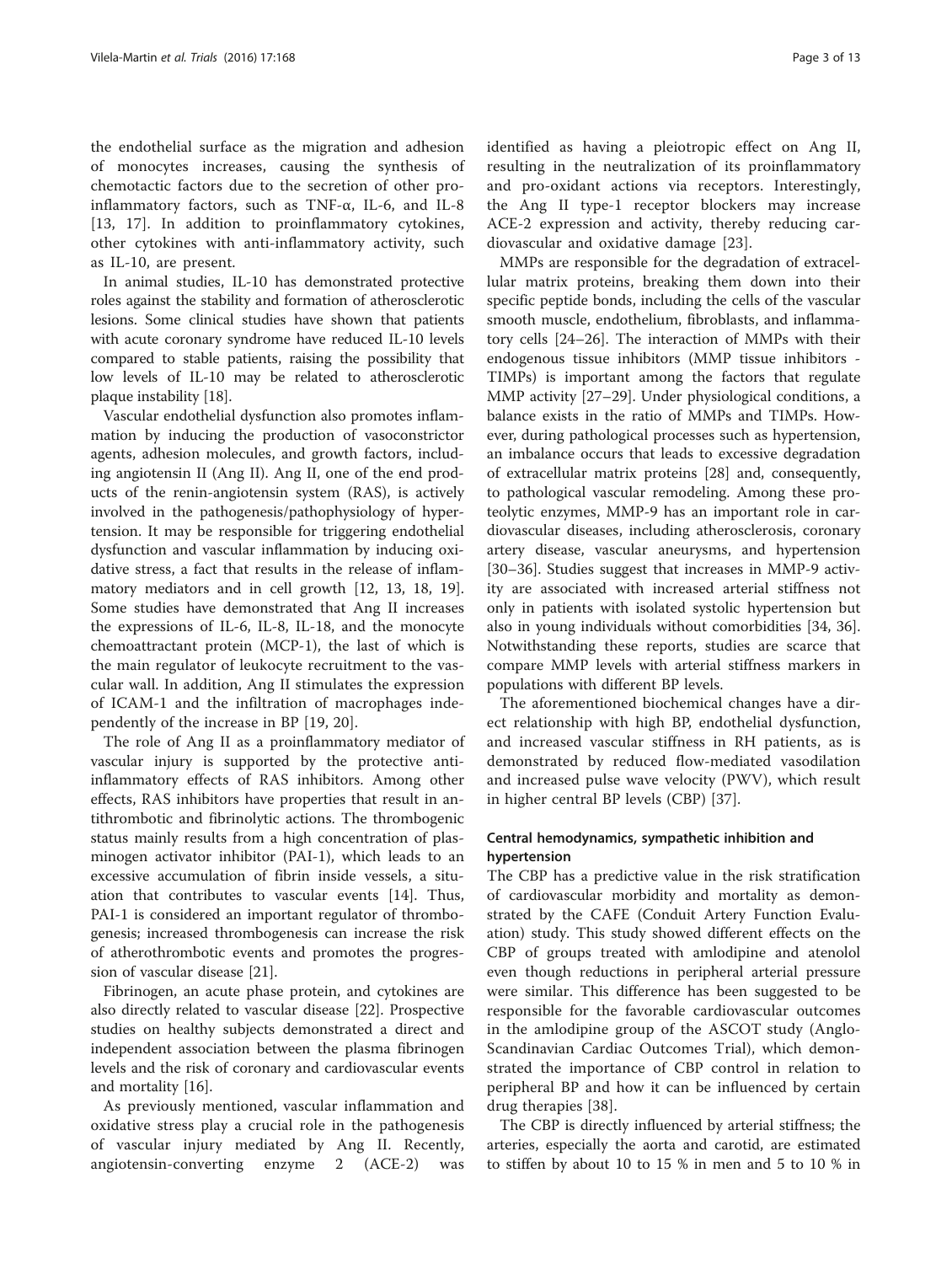women each decade [\[39](#page-11-0)]. Arterial stiffness is a major determinant for the increase in the pulse pressure (PP) and CBP, variables considered risk predictors of myocardial infarction, stroke, and heart failure. In addition, higher cardiovascular morbidity and mortality have been associated with increased CBP, especially in hypertensive diabetics, the elderly, and chronic renal disease patients [[40, 41](#page-11-0)]. Thus, advanced age and high BP are the two most important variables for increased arterial thickness and, consequently, arterial stiffness.

The influence of arterial stiffness on the CBP explains why the pulse wave, generated in every left ventricular ejection period, propagates cyclically throughout the arterial tree to the peripheral arteries. Changes in the impedance and structural or geometric discontinuity of the arterial tree along its path generate reflected waves that move backwards into the ascending aorta and to the heart (backward wave). Therefore, the CBP is the sum of the anterograde and retrograde (reflected wave) components [\[42, 43\]](#page-11-0). Wave propagation is amplified from the central aorta to the peripheral arteries. That is, the amplitude of the pressure wave will be greater in peripheral arteries than in the central arteries, which explains the increased pressure in the brachial artery compared to the aorta (central) in younger individuals (the CBP is about 10 to 20 mmHg lower than the peripheral BP). With aging, a loss occurs in arterial elasticity, increasing both the arterial stiffness and the PWV. Increased PWV causes a faster return of the reflected pulse wave with early overlap of the reflected wave during systole (unlike what happens in healthy young people when the reflected wave returns later in systole). This leads to an increase in the systolic pressure and elevation in central PP (PP amplification), which, in turn, increases the afterload on the left ventricle and reflects an increase in the CBP, which almost equals the peripheral BP [\[43](#page-11-0), [44](#page-11-0)]. This increase in the CBP caused by the reflection of waves is known as the augmentation index (AIx). Hence, the AIx is an alternative index derived from the analysis of the central aortic pressure curve and quantifies the effect of reflected waves [[45](#page-11-0)–[47\]](#page-11-0). It has the advantage of taking into account the time of anterograde and retrograde waves, which are the main determinants of CBP.

Currently, nonpharmacological therapeutic methods are being used to treat RH. These are invasive, require longterm follow up to monitor the results and may cause unwanted complications during and after the procedure, besides being expensive. Examples of these methods are denervation or ablation of the renal sympathetic ganglia and chronic carotid baroreflex stimulation [\[48\]](#page-11-0). Both these techniques have generated good results in the reduction of peripheral BP by improving vasomotor tone related to sympathetic suppression; however, similar reductions in BP were reported for treatment and placebo groups

[[48](#page-11-0), [49\]](#page-11-0). Thus, the identification of new noninvasive therapeutic approaches to control RH is essential. Transcutaneous electrical nerve stimulation (TENS) may be a new, easy to apply, reproducible, and inexpensive technique for this purpose. TENS is capable of inhibiting primary afferent pathways using low-frequency electrical pulses generated by electrodes attached to the skin, which cause local numbness and thus inhibit pain [\[50, 51\]](#page-11-0). In addition to the analgesic effects, electrical stimulation has been shown to enhance a local vasodilator effect, which may contribute to reducing BP and prevent ischemia [\[52\]](#page-11-0). Among the mechanisms that might explain this anti-ischemic action are the inhibition of sympathetic segmental vasoconstriction, release of vasodilatory peptides from sensory neurons, and the pump effect of muscle contractions [[53](#page-11-0)–[56](#page-11-0)]. Other favorable effects have been observed on applying TENS in the cervicothoracic ganglion region. The cervicothoracic ganglion or stellate ganglion, whose predominant action is sympathetic activity, is a confluence of nerves located in the posterior cervical region at the junction of the lower and upper thoracic cervical ganglia [[53](#page-11-0)–[58\]](#page-11-0).

Mannheimer et al. demonstrated that low-frequency electrical stimulation applied to the suprathoracic lymph node region produced an anti-ischemic effect by reducing myocardial oxygen demand due to the reduction in the afterload resulting from a reduction in BP [[53](#page-11-0)]. This response, which is hypothetically based on the observed reduction in epinephrine and norepinephrine levels, may involve a reduction in sympathetic nervous system activation [\[53](#page-11-0), [57](#page-11-0)]. In turn, Silva et al. observed that TENS applied to the suprathoracic ganglion region during exercise might be associated with decreased peripheral and central BP in healthy young people, a response indicated by significant changes in heart rate variability [\[58](#page-11-0)].

Given the scarcity of publications in the scientific literature, this innovative work will study the effects of the application of TENS in the suprathoracic lymph node region to reduce peripheral BP and CBP in RH patients.

#### Rationale

Due to the high incidence of cardiovascular morbidity and mortality caused by RH, the introduction of new, more effective, highly specific, and noninvasive therapeutic approaches that are reproducible and less costly from a financial point of view are needed.

#### Research question

The following research questions will be explored:

– Does TENS constitute a new therapeutic option in the reduction of peripheral blood pressure of patients with resistant hypertension?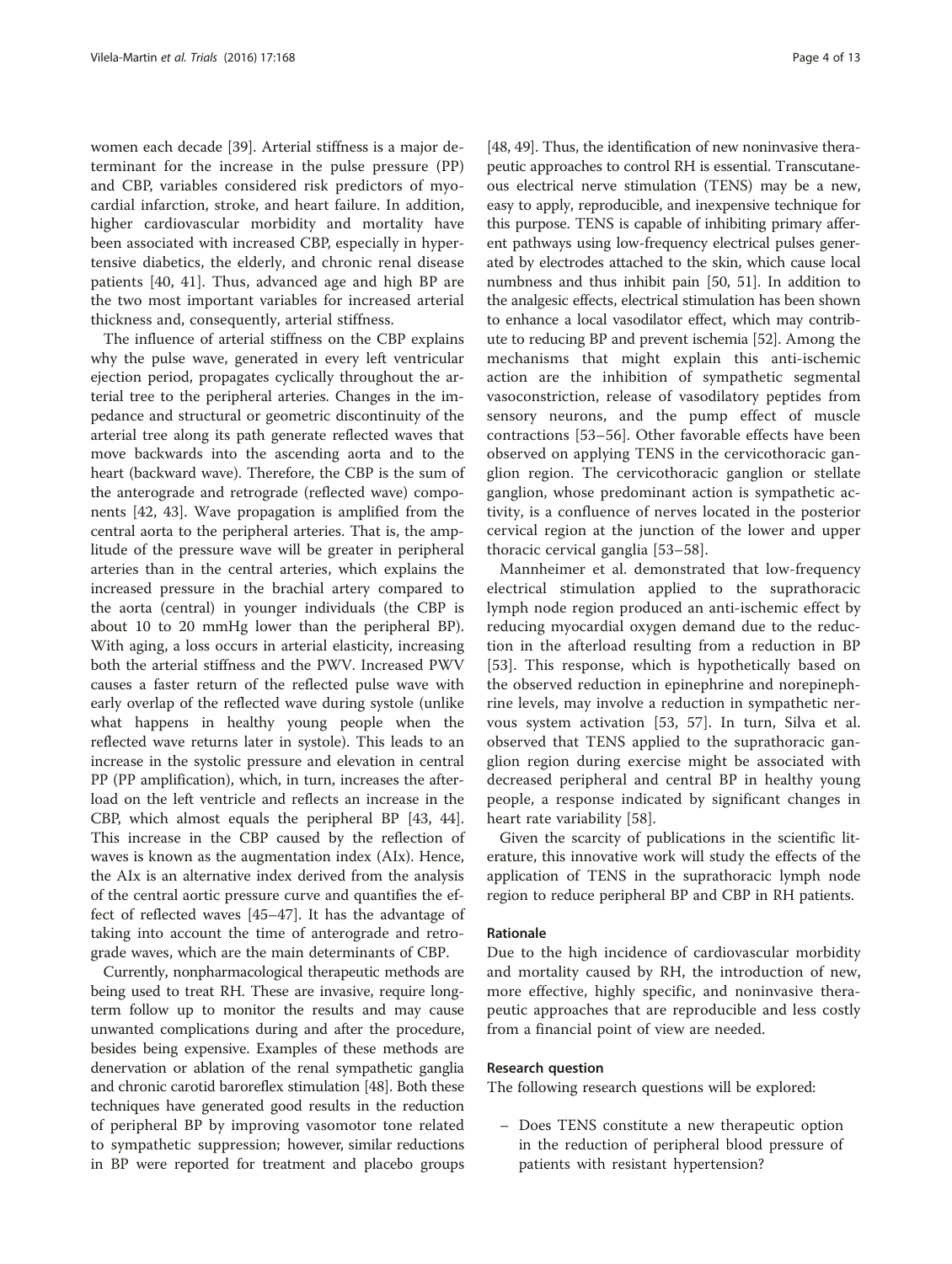- Does TENS constitute a new therapeutic option in the reduction of central pressure of resistant hypertensive patients?
- Does TENS reduce arterial stiffness measurement parameters?
- Can TENS positively influence metabolic disorders that involve the progression of arterial stiffness?

#### **Objectives**

The research objectives of this study are as follows:

- 1) To evaluate the effectiveness of TENS as antihypertensive therapy in RH patients
- 2) To assess the peripheral and central BP before and after the use of TENS
- 3) To evaluate the behavior of arterial stiffness by measuring the AIx and PWV before and after the use of TENS
- 4) To observe the biochemical changes, inflammatory markers, and the participation of RAS inhibitors before and after the application of TENS

#### Methods/design

#### Design

The present trial (clinicaltrials.gov identifier: NCT023 65974, registered on 8 February 2015) will be a randomized, open-label, parallel-assignment study controlled with a sham group. All patients who participate in the research will sign informed consent forms. The project design, approved by the Research Ethics Committee of FAMERP, São Paulo, Brazil, which is accredited by the Office of Human Research Protections as an Institutional Review Board (CAAE n° 07606212.5.0000.5415, n° 94.248/2012) (Additional file [1](#page-10-0)), will comply with the following described criteria.

#### Inclusion criteria

The inclusion criteria are as follows:

- a) RH patients taking at least three antihypertensive drugs at full doses, one of which is preferably a thiazide diuretic
- b) Age between 40 and 70 years

#### Exclusion criteria

The exclusion criteria are as follows:

- a) Use of a cardiac pacemaker
- b) Cardiac electrical conduction abnormalities evidenced by ECG or stress test (ergometry)
- c) Dermatological abnormalities at the site of the application of TENS
- d) Uncontrolled diabetes in patients using oral hypoglycemic agents or insulin with glycated  $Hb ≥ 7.5 %$
- e) Secondary hypertension
- f) Patients who do not adhere to the lifestyle changes recommended by their physician such as lowsodium diet and weight loss
- g) Moderate to severe cervical-thoracic scoliosis
- h) Obesity with body mass index (BMI)  $\geq$  35 kg/m<sup>2</sup>

#### Random allocation

A computer-validated software program (Random Allocation) will be used for the random allocation. The study coordinator will organize and number the envelopes, which will be allocated in order of patient enrollment. The professional responsible for the Endo-PAT procedure and evaluation of arterial stiffness parameters will be blinded.

#### Interventions

TENS will be applied in the cervicothoracic ganglion region in the active comparator group, and the sham group will not be submitted to transcutaneous electrical stimulation. Figure [1](#page-5-0) shows a flowchart of the selection of participants and interventions.

#### Randomization and follow‐up Protocol

Patients will be divided into two groups: treatment and control (sham group). The sham group will be submitted to the procedure to fit the stimulation equipment. However, these patients will not be submitted to stimulation. Both groups will undergo a physical examination at the start and end of the study period to determine anthropometric variables. The BMI, defined as the weight (kg) divided by the patient's height squared  $(m^2)$ , will be calculated. The height will be determined in centimeters using a measuring tape while the individual stands in bare feet. Individuals with a BMI <  $25 \text{ kg/m}^2$  will be classified as normal, overweight as a BMI between 25 and 30 kg/m<sup>2</sup>, and obese as a BMI  $\geq$  30 kg/m<sup>2</sup>. The waist circumference will be measured using a measuring tape at half the distance between the iliac crest and the lower costal margin. Patients will undergo the following tests before and after the end of the 4-week study period: 24 h ambulatory blood pressure monitoring (ABPM), 24-h dynamic electrocardiography, continuous measurement of beat-to-beat BP, endothelial function measurement (Endo-PAT 2000), and radial artery applanation tonometry (AT). Table [1](#page-6-0) shows a summary of the key practical aspects of the study with all follow-up visits and requested exams, and Fig. [1](#page-5-0) represents the flowchart of the study.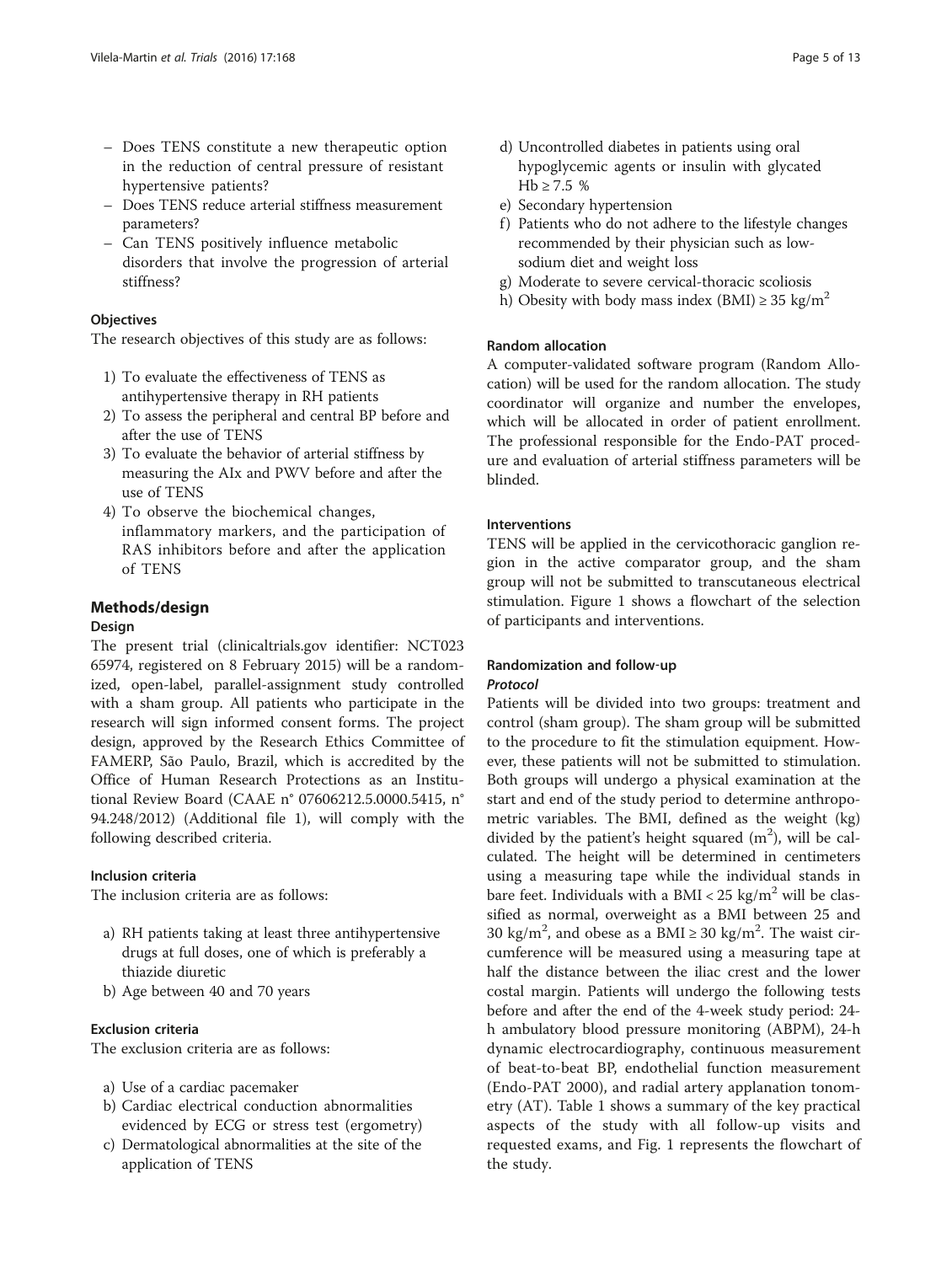<span id="page-5-0"></span>

#### Ambulatory blood pressure monitoring

ABPM will be performed using the Mobil-O-Graph monitoring device (I.E.M. Gmb, Stolberg, Germany) [[59\]](#page-12-0). Monitoring requires patients to maintain their normal daily activities with the BP being measured automatically at 30-minute intervals for an entire 24-h period according to the technical norms of the 5<sup>th</sup> Guidelines on Ambulatory Blood Pressure Monitoring [\[60](#page-12-0)]. The following parameters will be measured and evaluated over 24 h: systolic (SBP) and diastolic BP (DBP), PP, central systolic and diastolic aortic pressure, central PP, AIx, PWV, cardiac output, and peripheral vascular resistance.

The SBP and DBP will be obtained by ABPM with the mean values for the 24-h period, daytime, and nighttime being considered for analysis. RH patients with mean BP values of  $\geq 130 \times 80$  mmHg over 24 h,  $\geq$  $135 \times 85$  mmHg during wakefulness, and  $\geq 120 \times 70$  mmHg when asleep will be considered. PP will be calculated during the periods (24 h, daytime, and night) using the formula PP = SBP - DBP. The normal nocturnal dip will be defined as a drop >10 % in SBP from wakefulness to the period of sleeping.

#### 24-hour electrocardiographic monitoring

The assessment of the effects of the inhibition of sympathetic nerve activity on the cardiovascular system will be by 24-h dynamic electrocardiography (Holter System - Cardios-Light/Cardios) in accordance with the Guidelines for the Evaluation and Treatment of Patients with Cardiac Arrhythmias [\[61](#page-12-0)]. The Holter System will be attached to the patient early in the morning to perform a continuous recording of ambulatory electrocardiographic signals over 24 h. The electrode attachment sites will be shaved and cleaned to reduce skin impedance. During the monitoring period, the patients should continue their normal daily activities. All data will be recorded on a digital recorder, with subsequent analysis being carried out by trained professionals. Recordings will be made using three bipolar precordial leads; the CM5 lead is very sensitive in the diagnosis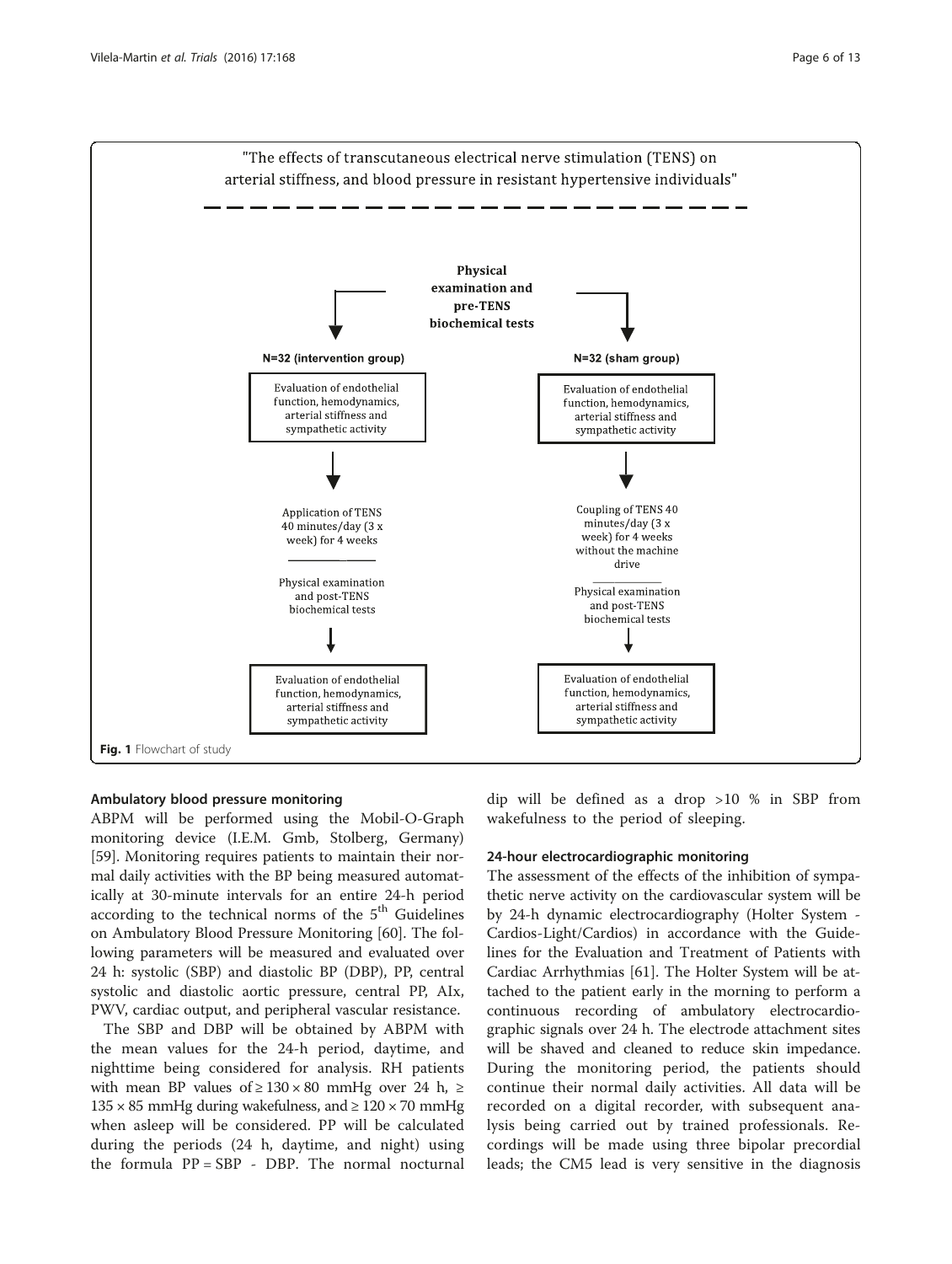| Visits                                               | Screening   | $1st$ week                | $2^{nd}$ week             | 3 <sup>rd</sup> week      | 4 <sup>th</sup> week |
|------------------------------------------------------|-------------|---------------------------|---------------------------|---------------------------|----------------------|
| Weeks                                                | $-1$        | $\mathbf{1}$              | $\overline{2}$            | 3                         | $\overline{4}$       |
| Informed consent                                     | $\mathsf X$ |                           |                           |                           |                      |
| Inclusion and exclusion criteria                     | Х           | $\mathsf X$               |                           |                           |                      |
| Medical history                                      | X           |                           |                           |                           |                      |
| Medical evaluation/physical examination (BP measure) | Χ           | $\times$                  | $\boldsymbol{\mathsf{X}}$ | $\boldsymbol{\mathsf{X}}$ | X                    |
| Randomization                                        |             | $\mathsf X$               |                           |                           |                      |
| Application of TENS (3x/week)                        |             | Χ                         | $\times$                  | $\mathsf X$               | $\times$             |
| Creatinine                                           | Χ           |                           |                           |                           | X.                   |
| Fasting glucose                                      | Χ           |                           |                           |                           | $\times$             |
| Glycated hemoglobin                                  | Χ           |                           |                           |                           | Χ                    |
| Potassium                                            | Χ           |                           |                           |                           | $\times$             |
| Uric acid                                            | Χ           |                           |                           |                           | X                    |
| Insulin                                              | Χ           |                           |                           |                           | Χ                    |
| Total cholesterol                                    | Χ           |                           |                           |                           | X                    |
| HDL-c                                                | Χ           |                           |                           |                           | X.                   |
| Triglycerides                                        | Χ           |                           |                           |                           | X                    |
| Urinary sodium                                       | Χ           |                           |                           |                           | Χ                    |
| Urinary potassium                                    | X           |                           |                           |                           | X                    |
| Microalbuminuria                                     | Χ           |                           |                           |                           | $\times$             |
| GFR estimation                                       | Χ           |                           |                           |                           | Χ                    |
| Specific biochemistry tests                          |             | $\boldsymbol{\mathsf{X}}$ |                           |                           | X                    |
| Ambulatory blood pressure monitoring                 |             | X                         |                           |                           | X                    |
| 24-h electrocardiographic monitoring                 |             | Χ                         |                           |                           | Χ                    |
| Evaluation of sympathetic activity                   |             | Χ                         |                           |                           | X                    |
| Evaluation of endothelial function                   |             | Χ                         |                           |                           | X                    |
| Evaluation of arterial stiffness                     |             | Χ                         |                           |                           | Χ                    |

<span id="page-6-0"></span>Table 1 Key practical aspects of the study with all the clinical visits and the requested exams

BP Blood pressure, TENS transcutaneous electrical nerve stimulation, HDL-c high-density lipoprotein cholesterol, GFR glomerular filtration rate

of changes in heart rhythm and for detecting myocardial ischemia [\[61](#page-12-0), [62](#page-12-0)].

#### Evaluation of sympathetic activity (continuous measurement of beat-to-beat blood pressure)

The continuous measurement system of beat-to-beat BP (NEW Finapres® - Finapres Medical System/Medical Biolink) will be used to evaluate the sympathetic activity. Patients will be placed in a quiet room with controlled temperature (22 °C), without having ingested any kind of natural or drug stimulant and without pain or a full bladder [\[63, 64\]](#page-12-0). Before the examination, the patient must remain seated and at rest for 15 min. After placement of the cuffs, the arms will be fully supported at the xiphoid process, and the BP will be recorded for 5 min.

#### Evaluation of endothelial function

The peripheral endothelial function will be assessed noninvasively by measuring the reactive hyperemia of the vessel using the Endo-PAT system (peripheral arterial

tonometry - Endo-PAT 2000; Itamar Medical, Caesarea, Israel) [\[65\]](#page-12-0). Patients will be instructed to appear for this exam after 12-h overnight fasting, including from any kind of medicine. The temperature of the examination room will be maintained between 21 °C and 24 °C, and tight clothing, watches, bracelets, and rings that might interfere with blood flow to the arms will be removed. During at least 15 min, the patients will remain sitting or lying in the examination room to ensure a relaxed cardiovascular status [[65](#page-12-0)–[67\]](#page-12-0).

A pressure cuff is placed on one arm (study arm), whereas the other serves as a control (control arm). The device, comprising a pneumatic plethysmograph, is placed on the tip of each index finger, and a uniform pressure is applied to the distal digital surface allowing the measurement of changes in the pulse volume. The insufflation pressure of the digital device is electronically set at 10 mmHg below the DAP or at 70 mmHg. After a 10-min regulation period, the BP cuff is inflated to 60 mmHg above systolic pressure or to 200 mmHg for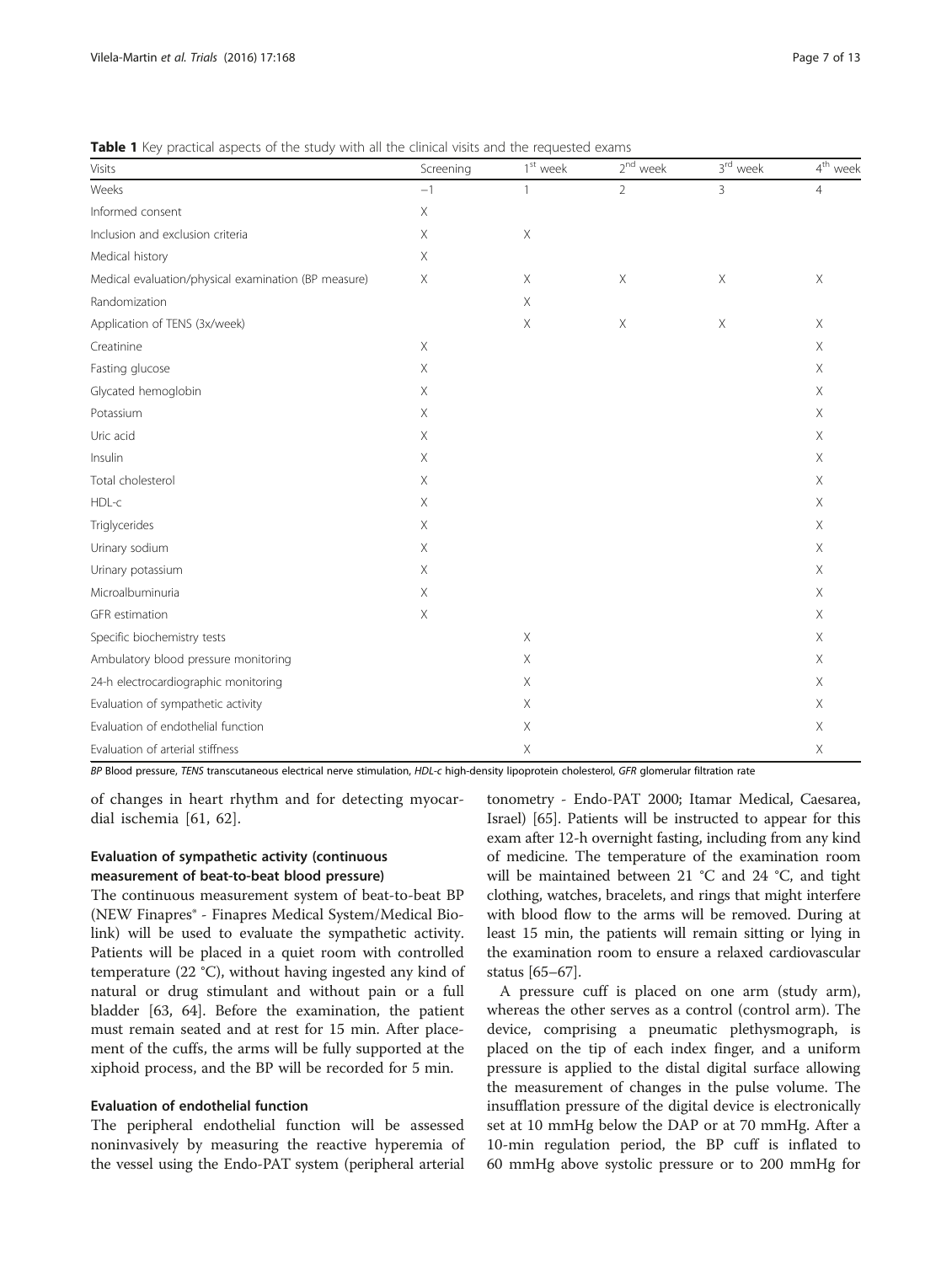5 min. The device continues to record for 10 min after the cuff is deflated. The absence of residual pulsatility is monitored in the occlusion period. The hyperemia after the period of occlusion stimulates endotheliumdependent vasodilation, causing an increase in the amplitude of the digital pulse. Changes in the pressure signals are filtered, amplified, recorded electronically, and analyzed using an automated computerized algorithm (Itamar Medical). The change from the baseline measurement is defined as the reactive hyperemia index (RHI), which will reflect, in part, the vasodilator function of the digital microcirculation. Endothelial dysfunction is defined as a mean value of  $2.34 \pm 0.33$  less two standard deviations of 20 asymptomatic, healthy control subjects with no history of cardiovascular disease and without major risk factors (RHI  $\leq$  1.68) [[67\]](#page-12-0).

#### Evaluation of arterial stiffness

The arterial stiffness will also be evaluated by AT of the radial artery, as suggested by taking an average of three measurements after the pressure is stabilized. The HEM9000 AI device (OMRON Healthcare, Co. Kyoto, Japan) will be used for this exam.

The AT examination will be performed in a quiet controlled environment (temperature between 21 °C and 24 °C) after the patient has rested for at least 5 min while sitting with the legs uncrossed, the bladder empty, and away from acute stressors. The patient will not have smoked at all for at least 30 min or ingested alcohol. The OMROM AT equipment uses a radial ultrasonic transducer and cuffs with the correct size for the arm circumference, as recommended by the guidelines to evaluate BP [\[1](#page-10-0)].

#### Application of TENS

TENS will be applied in the cervicothoracic ganglion region located between the C7 and T4 vertebral processes for 40 min three times weekly for a total of 4 weeks.

Electrostimulators (Endomed 684, Enraf Noniuns, Rotterdam, Netherlands) with two 80-Hz output channels at a pulse width of 150 μs will be used for the application of TENS. The intensity in milliamps (mA) will be adjusted depending on the sensitivity of each individual patient. This electrical stimulus has a high-frequency current that will cause mild local paresthesia without causing pain or unpleasant sensations. The intensity will be increased from zero until the perceived sensation reaches the maximum sensory threshold without pain or discomfort or involuntary muscle contractions. The  $5 \times 5$ cm self-adhesive electrodes (Valutrode mark) are attached to the patient after marking the correct location using a dermatographic pencil and cleaning the skin. The arrangement thereof will be parallel on each side of the





C7 (channel 1) and T4 (channel 2) vertebral spinous processes (Fig. 2) [\[58](#page-11-0)].

#### General biochemistry assessment

Biochemical tests will be performed at two time points, before and after the 4-week study period, and include blood sugar, glycated hemoglobin, total cholesterol (TC), high-density lipoprotein cholesterol (HDL-C), triglycerides (TG), creatinine, potassium, uric acid, and plasma insulin levels.

Blood sugar, TC, HDL-C, and TG levels will be determined by colorimetry after fasting for 12 h using a RXL Dimension device with the Dade Behring reagent. Diagnosis of diabetes mellitus (DM) will be established by patient history, the use of hypoglycemic drugs, and measurement of the serum glucose [[68\]](#page-12-0). The LDL-C fraction will be calculated using the formula  $LDL-C =$ TC - HDL-C - TG/5 (for TG < 400 mg/dL) [\[69\]](#page-12-0). Additionally, the electrochemiluminescence method will be used to measure plasma insulin (immunoassay for the in vitro quantitative determination of human insulin in serum and plasma using the Elecsys 1010/2010 immunoassay and E170 modular analytics analyzers by Roche). The homeostasis model assessment of insulin resistance (HOMA-IR) index will be applied after obtaining blood sugar and insulin levels in order to determine insulin resistance and the functional capability of the pancreatic beta cells. Insulin resistance will be characterized when this ratio exceeds 2.71 [[70\]](#page-12-0). The HOMA-IR index is calculated using the following formula: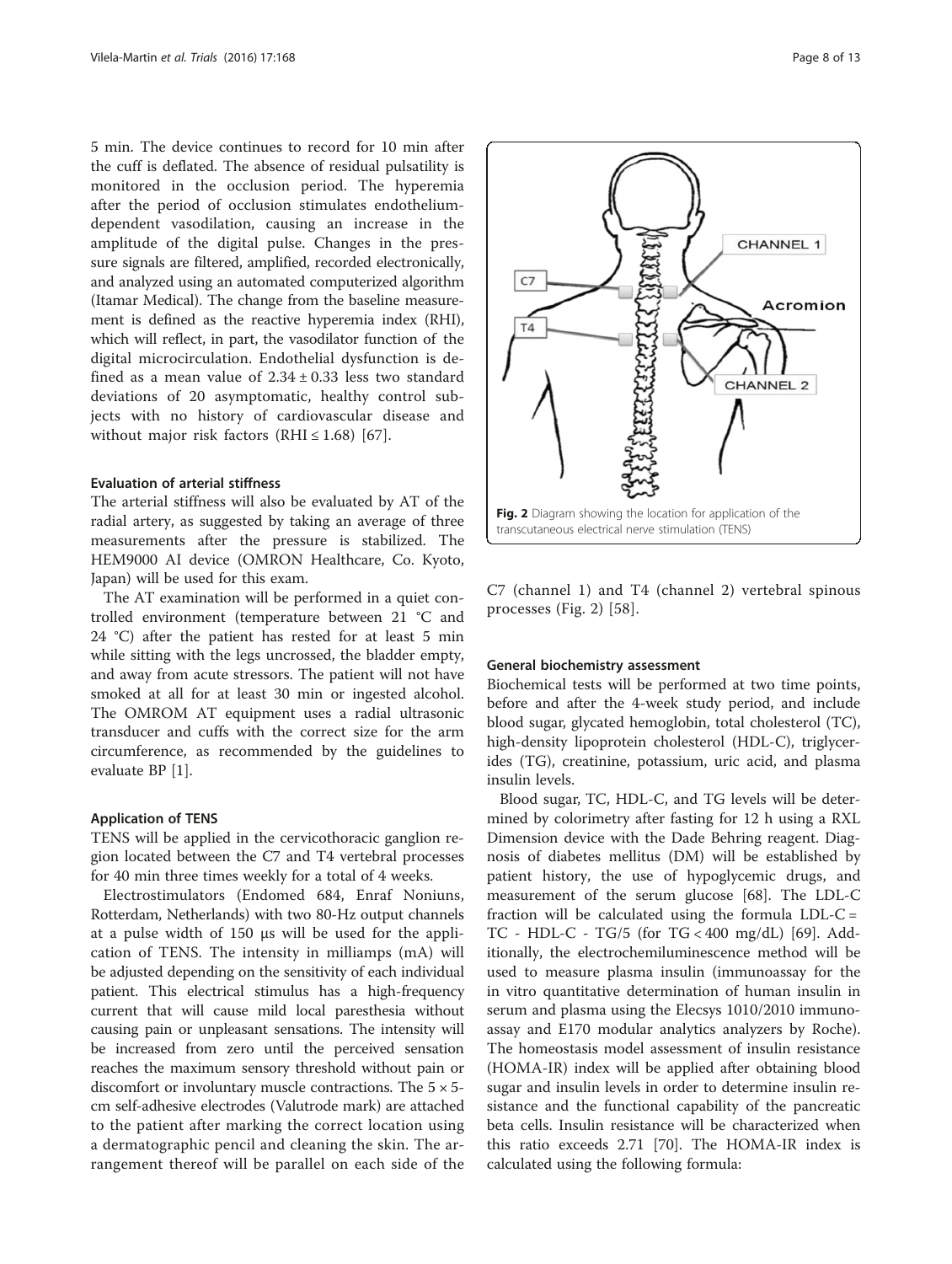$$
HOMA\text{-}IR: \ \frac{Fasting insulin(McU/mL)\times fasting glucose(mmol/L*)}{22.5}.
$$

In order to convert the glucose concentration to mmol/L it is necessary to multiply the value in mg/dL by 0.0555.

Measurement of serum creatinine will be performed by a standardized enzyme-kinetic biochemical test and will be considered high when serum creatinine is > 1.4 mg/dL [[71, 72\]](#page-12-0).

Urinary sodium and potassium levels (mEq/L) will be evaluated by flame photometry. Urinary sodium and potassium levels excretion will be calculated by multiplying the urinary sodium and potassium concentrations in mEq/L by the 12-h urine volume [\[73\]](#page-12-0). Microalbuminuria will also be evaluated. To evaluate microalbuminuria, the urinary albumin-to-creatinine ratio (UACR) will be obtained from urine samples collected in the morning. Urine creatinine will be calculated using a colorimetric method, and albuminuria will be determined using the nephelometric method. The glomerular filtration ratio (GFR) will be estimated using the modification of diet in renal disease (MDRD) formula:  $GFR_{\rm MDRD}$  (mL/min/ 1.73 m<sup>2</sup>) = 186 (serum creatinine)<sup>-1.154</sup> × (age)<sup>-0.203</sup> × (0.742 if female)  $\times$  (1.212 if black) [\[74](#page-12-0)].

#### Specific biochemistry tests

Specific biochemical tests will be considered (Table 2): serum aldosterone (AS); plasma renin activity (PRA); highly sensitive C-reactive protein (hsCRP); metalloproteinase 9 (MMP-9); tissue inhibitors of metalloproteinase (TIMP-1 and TIMP-2); nitrites and nitrates; interleukin-1, 6, 8, 10,

Table 2 Specific biochemistry tests

Inflammatory markers and endothelial dysfunction

• IL-1, IL-6, IL-8, IL-18

• TNF-α

• hsCRP and fibrinogen • intercellular adhesion molecule (ICAM-1)

Anti-inflammatory

 $\cdot$  II-10

Coagulation

• plasminogen activator inhibitor (PAI-1)

• fibrinogen

Renin Angiotensin Aldosterone System

• Ang II

- angiotensin converting enzyme (ACE)
- plasma renin activity
- serum aldosterone

Extracellular matrix and tissue inhibitors

• MMP-9

• TIMPs

IL interleukin, Ang II Angiotensin II, TNF-<sup>α</sup> tumor necrosis factor alpha, hsCRP highly sensitive C-reactive protein, MMP metalloproteinase, TIMPs tissue inhibitors of metalloproteinase

and 18 (IL-1, IL-6, IL-8, IL-10 and IL-18); TNF-α, thromboxane  $B_2$  (TXB<sub>2</sub>); fibrinogen; intercellular adhesion molecule-1 (ICAM-1); plasminogen activator inhibitor (PAI-1); angiotensin converting enzyme (ACE); and angiotensin II (Ang II).

To evaluate the hsCRP, MMP-9, TNF-α, AS, PRA, TIMPs-1 and −2, nitrites and nitrates, IL-1, IL-6, IL-8, IL-10, IL-18, thromboxane B2, and fibrinogen levels, plasma samples will be obtained after centrifugation at 3500 rpm and 4 °C for 15 min immediately after collection and then stored at −80 °C for later analysis. The IL-1, IL-6, IL-8, IL-10, IL-18, TNF-α, MMP-2 and −9, ACE, and Ang II will be measured using the ELISA technique (R & D systems, Minneapolis, MN, USA) according to the manufacturer's instructions and as described in a previous study [[75](#page-12-0)]. The hsCRP is determined by a highly sensitive assay with a BN II nephelometer (Dade Behring, Marburg, Germany). The multiplex method will be used to measure the PAI-1 and ICAM-1 inflammatory mediators [[14](#page-11-0)]. Plasma concentrations of tissue inhibitors (TIMP-1 and −2) will be measured using a commercially available enzyme-linked immunosorbent assay (R & D Systems, Minneapolis, MN, USA) according to the manufacturer's instructions.

The routine PRA assay available today is based on the determination of plasma angiotensin I generated in vitro by the proteolytic action of renin on its substrate: angiotensinogen under predetermined conditions of time and temperature. Blood samples should be collected and maintained with special care: (1) in iced syringes and tubes, (2) using EDTA as a proteolysis inhibitor (angiotensinase), (3) separating the plasma in a refrigerated centrifuge no more than 30 min after each collection, and (4) separating and storing the plasma at −20 °C or less (ideally at −70 °C) until the time of the assay. As the PRA levels fluctuate in response to posture, diet, and hydration (in parallel with the aldosterone system), reference values exist for the various conditions, but most laboratories require that the patient has fasted and rested lying down for at least 30 min before the collection of baseline samples [\[76](#page-12-0)].

A commercial kit (Cayman Chemical Co. Ann Arbor, MI, USA) will be used under controlled conditions to measure the total nitrite and nitrate concentrations in the biological fluids and by-products of the production of NO using the NO synthase enzyme. Nitrites and nitrates are stable end products of the NO reaction with molecular oxygen. The proportions of nitrates and nitrites are variable and cannot be accurately determined. Therefore, the best indicator of NO production is the sum of the nitrites and nitrates. The Cayman Chemical kit used to determine nitrites and nitrates provides an accurate and convenient method for measuring the total concentrations through a simple two-step process. This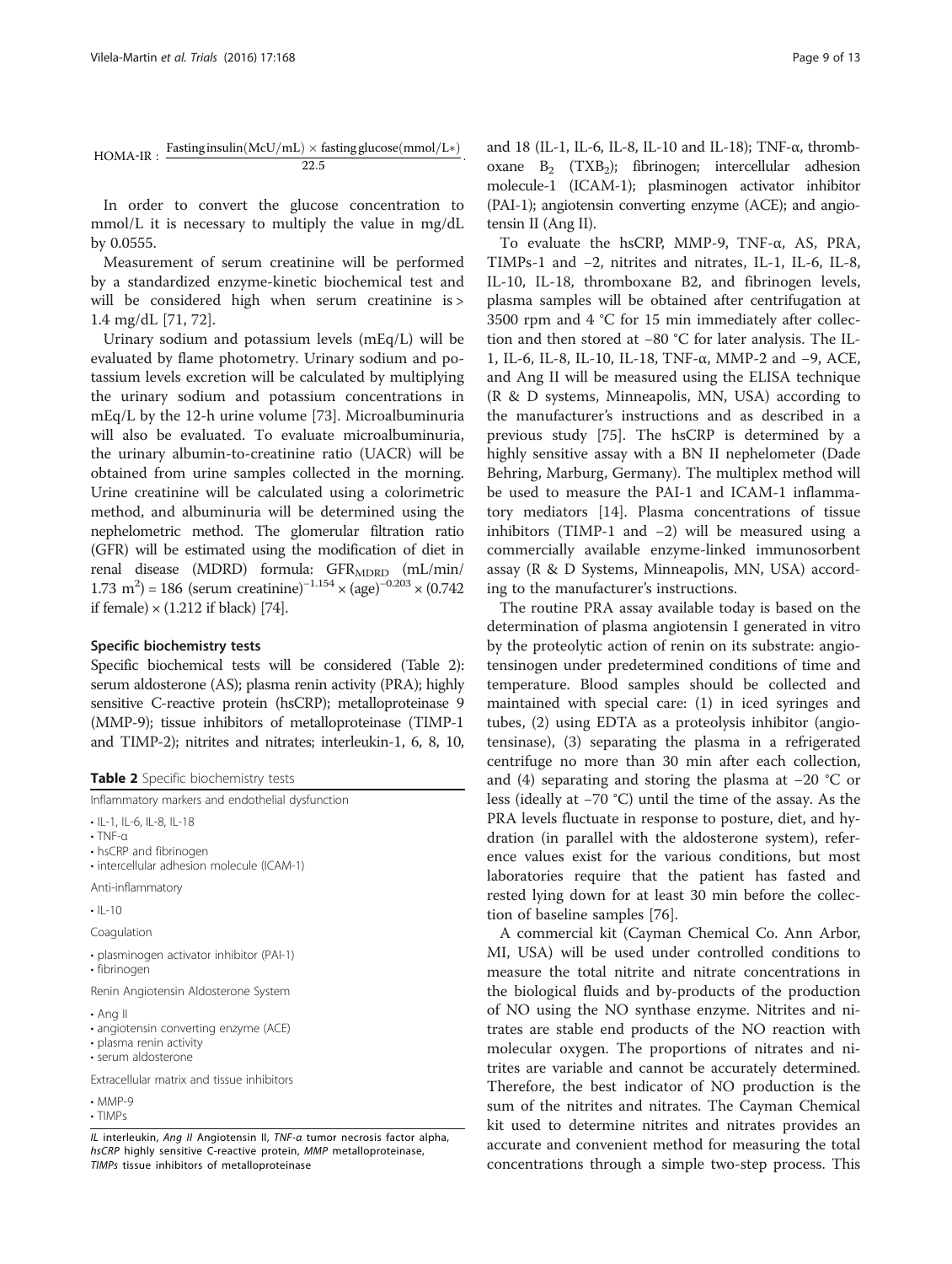test is based on the determination of nitrite, not of nitrate, using the Griess reaction. The method is very simple, and a large number of samples can be processed in a short time, making it quite suitable for routine application in research laboratories. Plasma samples, collected in an EDTA anticoagulant, are first diluted four times using distilled water and de-proteinized by adding 1/20 volume of zinc sulfate (300 g/L), giving a concentration of 15 g/L. After centrifugation at 10,000 g for 5 min or 1000 g for 15 min at ambient temperature, 100 μL of Griess reagent (1 g/L sulfanilamide, 25 g/L of phosphoric acid, and 0.1/L naphthylethylenediamine dihydrochloride) is added. After 10 min incubation at room temperature, the sample develops a violet color, the intensity of which is measured in a plate reader using a 540-nm wavelength [[77\]](#page-12-0). Each sample will be tested in duplicate. The determination of the standard curve of nitrite concentration will be carried out using the protocol provided by the manufacturer. Subsequently, a graph is drawn to map the intensity of readings at 540 nm to known concentrations of nitrates or nitrites. The total nitrate concentrations (nitrites + nitrates), or nitrates and nitrites in isolation, are calculated by determining the intersection of the spectrophotometer reading. The concentration of the sample is subsequently calculated by the simple rule of three.

Thromboxane B2 will be evaluated in blood samples collected in test tubes containing EDTA. The plasma is separated by centrifugation and stored at −20 °C until testing. The plasma samples are purified using a reversedphase column (Sep-Pak C18 - Waters Co., Milford, MA, USA), and the  $TXB_2$  plasma levels (metabolite of  $TXA_2$ ) are determined using a commercial enzyme immunoassay kit (ELISA Cayman Chemical Co. Ann Arbor, MI, USA). This assay uses 500 μL of venous blood plasma and is based on the competition between  $TXB_2$  and a  $TXB_2$ tracer  $(TXB_2$  attached to an acetylcholinesterase molecule) with a limited number of  $TXB<sub>2</sub>$ -specific rabbit antiserum binding sites. The concentration of the tracer is held constant, while the free  $TXB_2$  changes. The  $TXB_2$ antiserum complex (free tracer) binds to a rabbit monoclonal antibody previously attached to the plate, which is rinsed to remove unwanted reagents, and Ellman's reagent is added (which contains the substrate for acetylcholinesterase). The product of this enzymatic reaction has a yellow color and absorbs 420-nm wavelength light in a spectrophotometer [[78](#page-12-0), [79](#page-12-0)].

#### Primary outcome measure

The primary outcome measure will be the change from baseline in the peripheral blood pressure of individuals with resistant hypertension after transcutaneous electrical nervous stimulation.

#### Secondary outcome measures

The secondary outcome measures from baseline are the arterial stiffness measurement parameters (including central blood pressure) of individuals with resistant hypertension after transcutaneous electrical nervous stimulation.

#### Assessment of outcomes

Blood pressure (mean of two measurements by an automatic electronic device Omron HEM-711 DLX) and hemodynamic parameters (by Omron HEM 9000 AI device) will be measured in the office at the follow-up visits.

#### Adverse events

The adverse events will be investigated by open questions and by a semistructured questionnaire, which will address general symptoms and the presumed adverse effects of the electrostimulation used in the trial. Laboratory adverse events, such as metabolic changes and inflammatory markers, will be investigated at the final visit of the participants.

#### Missing or dropout

Participants will be registered with a phone number and address for further contact in case of missing outlined visits.

#### Sample size calculation

The site [http://www.lee.dante.br/pesquisa/amostragem/](http://www.lee.dante.br/pesquisa/amostragem/amostra.html) [amostra.html](http://www.lee.dante.br/pesquisa/amostragem/amostra.html) was used to estimate the sample size. The sample size calculation with a P alpha of 0.05, statistical power of 80 %, standard deviation of 8 mmHg, and maximum acceptable absolute difference of 6 mmHg (diastolic BP), indicated the necessity to study 28 patients per group (intervention versus sham). However, considering a potential 10–15 % dropout or loss to follow-up rate, 32 will be considered for each group. The difference of 5 mmHg (diastolic) has been achieved, on average, in clinical trials that have demonstrated the advantage of a drug over placebo or other nonpharmacological treatment in the prevention of major cardiovascular outcomes.

#### **Statistics**

All analyses will be performed using SPSS Statistical Software (IBM SPSS Statistics for Windows, Version 21.0. Armonk, NY, USA). Continuous variables will be presented as mean  $\pm$  SD, and categorical variables, as frequencies. Differences between the groups at baseline will be evaluated by an unpaired  $t$  test or the Mann–Whitney test for comparison of continuous variables. The Chisquare test or Fisher's exact test will be employed to compare categorical variables. The change from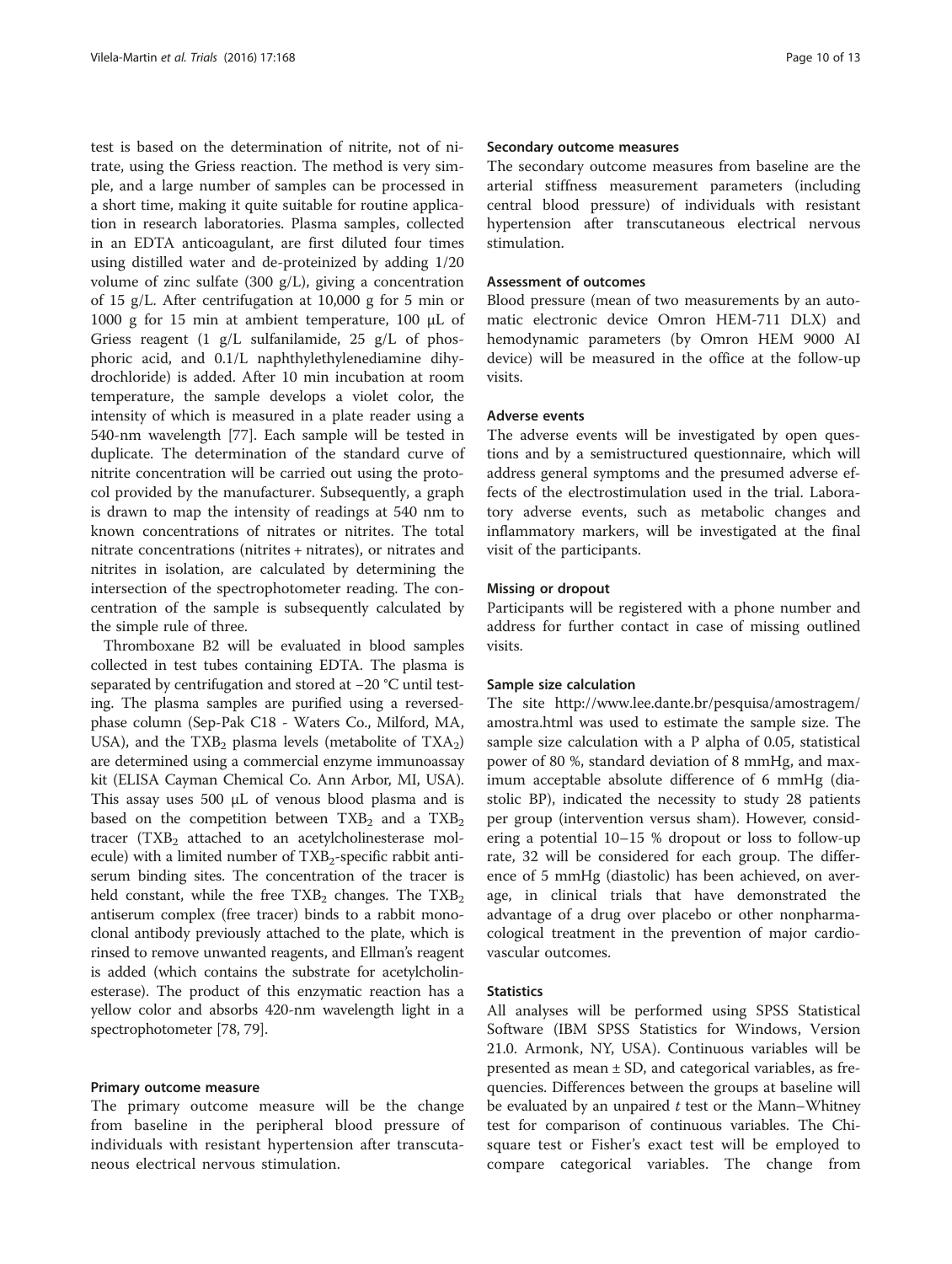<span id="page-10-0"></span>baseline to 4-week follow-up in the groups will be evaluated using the paired  $t$  test for continuous variables. Pearson's correlation will be used to assess the relation between BP reduction and treatment (intervention). For all analyses, a two-sided  $P < 0.05$  will be considered statistically significant.

#### Discussion

Over the decades, RH has become very common and costly. Adequate control requires several drugs, and in many cases, treatment is not successful. This is due to target organ damage or even an autonomic imbalance. Studies have shown that sympathetic nervous system inhibition by both renal denervation and by central inhibition have significant effects in reducing BP; however, these treatments are costly and invasive. Moreover, other studies have shown that sympathetic nervous system inhibition can also be noninvasively achieved by electric current. Even so, the effects of electrical stimulation on the metabolic system still need to be elucidated. Additional file 2 shows the checklist of study protocol data and related documents in accordance with SPIRIT (Standard Protocol Items: Recommendations for Interventional Trials). The final report, and its extension to nonpharmacological interventions, will follow the main CONSORT 2010 guideline.

#### Trial status

The randomization of patients has begun.

#### Additional files

[Additional file 1:](dx.doi.org/10.1186/s13063-016-1302-8) Research Ethics Committee. Declaration of Research Ethics Committee of the Medical School in São José do Rio Preto (FAMERP). (PDF 182 kb)

[Additional file 2:](dx.doi.org/10.1186/s13063-016-1302-8) SPIRIT. Checklist of study protocol data and related documents according to SPIRIT (Standard Protocol Items: Recommendations for Interventional Trials). (PDF 105 kb)

#### Abbreviations

BP: blood pressure; CVD: cardiovascular disease; AT: applanation tonometry; AIx: augmentation index; RH: resistant hypertension; MMPs: matrix metalloproteinases; TNF-α: tumor necrosis factor; ICAM-1: intercellular adhesion molecule-1; hsCRP: highly sensitive C-reactive protein; IL: interleukins; ANG-II: angiotensin II; RAS: renin-angiotensin system; MCP-1: monocyte chemoattractant protein; PAI-1: plasminogen activator inhibitor; ACE: angiotensin converting enzyme; TIMPs: tissue inhibitors of metalloproteinase; CBP: central blood pressure; ASCOT: Anglo-Scandinavian Cardiac Outcomes Trial; PP: pulse pressure; PWV: pulse wave velocity; TENS: transcutaneous electrical nervous stimulation; Hb: hemoglobin; BMI: body mass index; ABPM: ambulatory blood pressure monitoring; SAP: systolic arterial pressure; DAP: diastolic arterial pressure; RHI: reactive hyperemia index; mA: milliamps; TC: total cholesterol; HDLc: high-density lipoprotein cholesterol; TG: triglycerides; PI: plasma insulin; DM: diabetes mellitus; HOMA: homeostasis model assessment of insulin resistance; SA: serum aldosterone; PRA: plasma renin activity; RIA: radioimmunoassay; NO: nitric oxide; TXB<sub>2</sub>: thromboxane B2.

#### Competing interests

The authors declare that they have no competing interests.

#### Authors' contributions

JFVM participated in the study design, coordination, and data analysis and helped to draft the manuscript. LTGJ participated in the study design, coordination, and data collection and performed the statistical analysis and writing. GCJ participated in the study design, data analysis, and review. GRC participated in the study design, data analysis, and review. FSR participated in the data collection and coordination. DOA participated in the data collection, data analysis, and writing. EESC participated in the data collection, data analysis, and writing. PJCV participated in the data analysis and review. MIPL participated in the data analysis and review. LNCM participated in the data analysis and review. JCYT participated in the study design and data analysis and performed the statistical analysis and review. JPC participated in the data collection, data analysis, and writing. All authors read and approved the final version of the manuscript.

#### Acknowledgements

None to declare.

#### Funding

Grants were provided by the State Medical School in São José do Rio Preto (FAMERP), Brazil. The grants will be used only to purchase study materials. The medical school did not influence the study design, and it will not influence the collection, management, analysis, and interpretation of the data; the writing of the report; or the decision to submit the report for publication, including the ultimate authority over any of those activities. The study will be conducted in one center, so no coordinating center is required.

#### Author details

<sup>1</sup>Internal Medicine Department and Hospital de Base, Hypertension Clinic, Medical School in São José do Rio Preto (FAMERP), Av Anísio Haddad 7700 casa 129, Jd das Palmeiras, 15093-000 São José do Rio Preto, SP, Brazil. <sup>2</sup>Cardiology Division, Federal University of Rio Grande do Sul (UFRS), Porto Alegre, Brazil. <sup>3</sup>Physical Therapy Division, University of Brasilia (UNB), Brasilia, Brazil. <sup>4</sup> Cardiology Division, Hospital de Clínicas de Porto Alegre, Porto Alegre, Brazil.

#### Received: 20 February 2015 Accepted: 18 March 2016 Published online: 29 March 2016

#### References

- 1. Brazilian Society of Cardiology, Brazilian Society of Hypertension, Brazilian Society of Nephrology. VI Brazilian guidelines on hypertension. Arq Bras Cardiol. 2010;95(1 Supl 1):1–51.
- 2. Mozaffarian D, Benjamin EJ, Go AS, Arnett DK, Blaha MJ, Cushman M, et al. Heart disease and stroke statistics - 2015 update: a report from the American Heart Association. Circulation. 2015;131:e29–322.
- 3. Oppenheimer GM. Framingham heart study: the first 20 years. Prog Cardiovasc Dis. 2010;53:55–61.
- 4. Calhoun DA, Jones D, Textor S, Goff DC, Murphy TP, Toto RD, et al. Resistant hypertension: diagnosis, evaluation, and treatment: a scientific statement from the American Heart Association. Hypertension. 2008;51:1403–19.
- 5. Pimenta E, Calhoun DA. Resistant hypertension: incidence, prevalence and prognosis. Circulation. 2012;125(13):1635–42.
- 6. Suwaidi JA, Hamasaki S, Higano ST, Nishimura RA, David H, Lerman A. Long-term follow-up of patients with mild coronary artery disease and endothelial dysfunction. Circulation. 2000;101:948–54.
- 7. Perrone-Filardi P, Cuocolo A, Brevetti G, et al. Relation of artery flowmediated vasodilatation to significant coronary arterial disease in patients with peripheral arterial disease. Am J Cardiol. 2005;96:1337–41.
- 8. Quyuumi AA, Dakak N, Andrews NP, et al. Nitric oxide activity in the human coronary circulation: impact of risks factors for coronary atherosclerosis. J Clin Invest. 1995;95:1747–55.
- 9. Bakker W, Eringa EC, Sipkema P, van Hinsbergh VW. Endothelial dysfunction and diabetes: roles of hyperglycemia, impaired insulin signaling and obesity. Cell Tissue Res. 2009;335:165–89.
- 10. Melo SESFC, Toledo JCY, Coca AP, Moreno Jr H. Arterial hypertension, atherosclerosis and inflammation: the endothelium as target organ. Rev Bras Hipertens. 2007;14:234–8.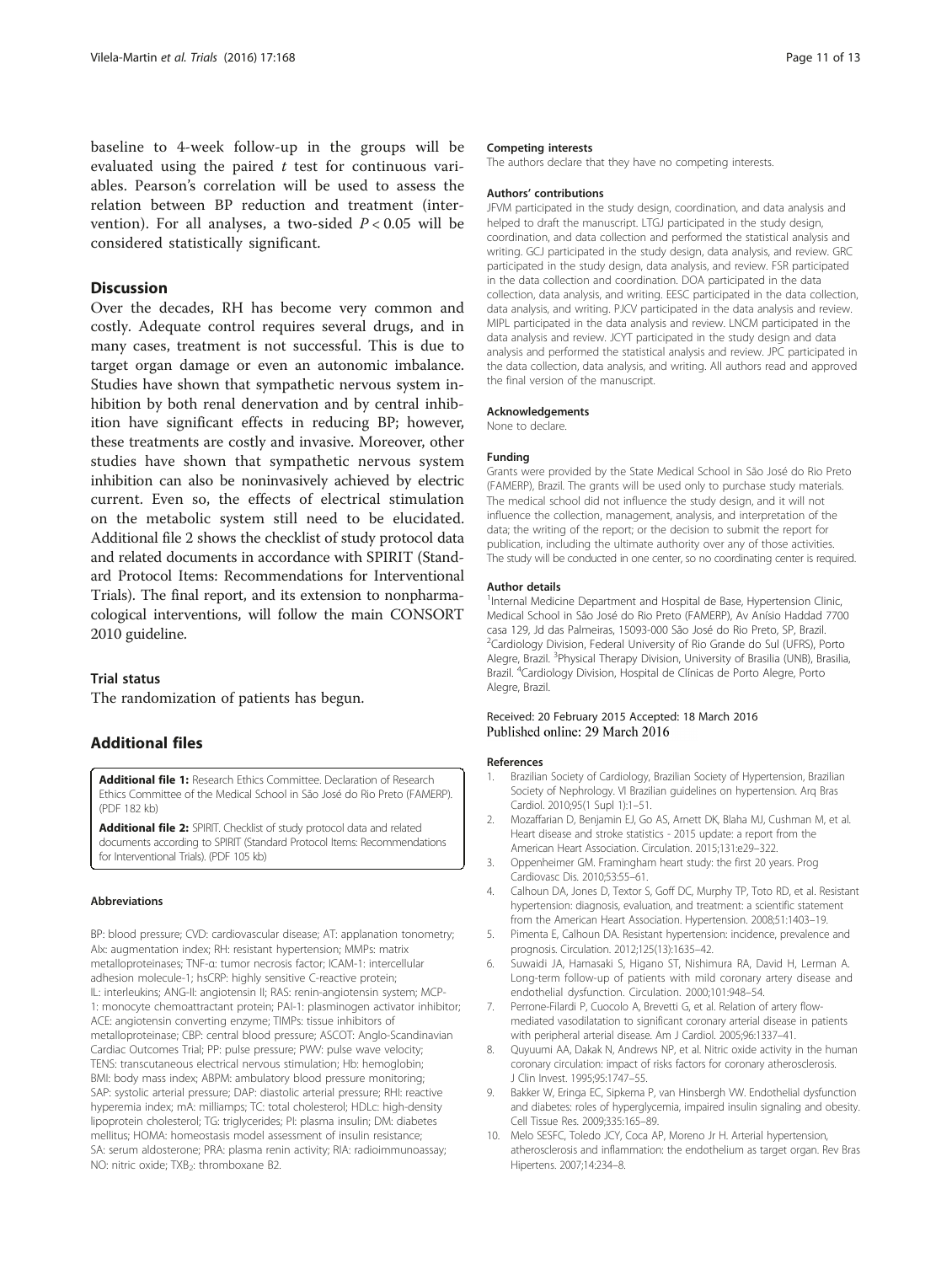- <span id="page-11-0"></span>11. Gomes F, Telo DF, Souza HP, Nicolau JC, Halpern A, Serrano Jr CV. Obesity and coronary artery disease: role of vascular inflammation. Arq Bras Cardiol. 2009;94:273–9.
- 12. Savoia C, Sada L, Zezza L, Pucci L, Lauri FM, Befani A, et al. Vascular inflammation and endothelial dysfunction in experimental hypertension. Int J Hyperten. 2011. doi: [10.4061/2011/281240.](http://dx.doi.org/10.4061/2011/281240)
- 13. Lopes HF. Inflammatories markers and arterial hypertension. Rev Bras Hipertens. 2005;12:112–3.
- 14. Yamakawa K, Matsunaga M, Isowa T, Kimura K, Kasugai K, Yoneda M, et al. Transient responses of inflammatory cytokines in acute stress. Biol Psychol. 2009;82:25–32.
- 15. Monteiro Jr FC, Anunciação FAC, Filho NS, Silva MA, Barbosa JB, Silva Jr WS. Prevalence of true hypertensive crises and appropriateness of the medical management in patients with high blood pressure seen in a general emergency room. Arq Bras Cardiol. 2007;90:269–73.
- 16. Ramos AM, Pellanda LC, Gus I, Portal VL. Inflammatory markers of cardiovascular disease in the elderly. Arq Bras Cardiol. 2009;92:233–40.
- 17. Balanescu S, Calmac L, Constantinescu D, Marinescu M, Onut R, Dorobantu M. Systemic inflammation and early atheroma formation: are they related? J Clin Med. 2010;5:292–301.
- 18. Cavusoglu E, Marmur JD, Hojjati MR, Chopra V, Butala M, Subnani R, et al. Plasma interleukin-10 levels and adverse outcomes in acute coronary syndrome. Am J Med. 2011;124:724–30.
- 19. Marchesi C, Paradis P, Schiffrin EL. Role of the renin–angiotensin system in vascular inflammation. Trends Pharmacol Sci. 2008;29:367–74.
- 20. Rabkin SW. The role of interleukin 18 in the pathogenesis of hypertensioninduced vascular disease. Nat Clin Pract C. 2009;6:192–9.
- 21. Tretjakovs P, Jurka A, Bormane I, Mikelsone I, Elksne K, Krievina G, et al. Circulating adhesion molecules, matrix metalloproteinase-9, plasminogen activator inhibitor-1, and myeloperoxidase in coronary artery disease patients with stable and unstable angina. Clin Chim Acta. 2012;413:25–9.
- 22. Dumer CD, Thomé FS, Veronese FS. Chronic renal disease, inflammation and atherosclerosis: new concepts about an old problem. Rev Assoc Med Bras. 2007;53:446–50.
- 23. Jin HY, Song B, Oudit GY, Davidge ST, Yu HM, Jiang YY, et al. ACE2 deficiency enhances angiotensin ii-mediated aortic profilin-1 expression, inflammation and peroxynitrite production. PLoS One. 2012;7:1–10.
- 24. Raffetto JD, Khalil RA. Matrix metalloproteinases and their inhibitors in vascular remodeling and vascular disease. Biochem Pharmacol. 2008;75:346–59.
- 25. Chow AK, Cena J, Schulz R. Acute actions and novel targets of matrix metalloproteinases in the heart and vasculature. Br J Pharmacol. 2007;152:189–205.
- 26. Schulz R. Intracellular targets of matrix metalloproteinase-2 in cardiac disease: rationale and therapeutic approaches. Annu Rev Pharmacol Toxicol. 2007;47:211–42.
- 27. Nagase H, Woessner Jr JF. Matrix metalloproteinases. J Biol Chem. 1999;274: 21491–4.
- 28. Murphy G, Nagase H. Progress in matrix metalloproteinase research. Mol Aspects Med. 2008;29:290–308.
- 29. Visse R, Nagase H. Matrix metalloproteinases and tissue inhibitors of metalloproteinases: structure, function, and biochemistry. Circ Res. 2003;92: 827–39.
- 30. Castro MM, Rizzi E, Figueiredo-Lopes L, Fernandes K, Bendhack LM, Pitol DL, et al. Metalloproteinase inhibition ameliorates hypertension and prevents vascular dysfunction and remodeling in renovascular hypertensive rats. Atherosclerosis. 2008;198:320–31.
- 31. Dollery CM, McEwan JR, Henney AM. Matrix metalloproteinases and cardiovascular disease. Circ Res. 1995;77:863–8.
- 32. Creemers EE, Cleutjens JP, Smits JF, Daemen MJ. Matrix metalloproteinase inhibition after myocardial infarction: a new approach to prevent heart failure? Circ Res. 2001;89:201–10.
- 33. Ahmed SH, Clark LL, Pennington WR, Webb CS, Bonnema DD, Leonardi AH, et al. Matrix metalloproteinases/tissue inhibitors of metalloproteinases: relationship between changes in proteolytic determinants of matrix composition and structural, functional, and clinical manifestations of hypertensive heart disease. Circulation. 2006;113:2089–96.
- 34. Yasmin SW, McEniery CM, Wallace S, Dakham Z, Pulsalkar P, Maki-Petaja K, et al. Matrix metalloproteinase-9 (MMP-9), MMP-2, and serum elastase activity are associated with systolic hypertension and arterial stiffness. Arterioscler Thromb Vasc Biol. 2005;25:372–8.
- 35. Castro MM, Rizzi E, Prado CM, Rossi MA, Tanus-Santos JE, Gerlach RF. Imbalance between matrix metalloproteinases and tissue inhibitor of metalloproteinases in hypertensive vascular remodeling. Matrix Biol. 2010;29:194–201.
- 36. Palei AC, Sandrim VC, Cavalli RC, Tanus-Santos JE. Comparative assessment of matrix metalloproteinase (MMP)-2 and MMP-9, and their inhibitors, tissue inhibitors of metalloproteinase (TIMP)-1 and TIMP-2 in preeclampsia and gestational hypertension. Clin Biochem. 2008;41:875–80.
- 37. Alessi A, Brandão AA, Coca A, Cordeiro AC, Nogueira AR. Diógenes de Magalhães, et al. First Brazilian position on resistant hypertension. Arq Bras Cardiol. 2012;99:576–85.
- 38. Willians B, Lacy PS, Thom SM, Cruikshanki K, Stanton A, Collier D, et al. Differential impact of blood pressure-lowering drugs on central aortic pressure and clinical outcomes: principal results of the conduit artery function evaluation (CAFE) study. Circulation. 2006;113:1213–25.
- 39. O'Rourke MF, Staessen JA, Vlachopoulos C, Duprez D, Plante GE. Clinical applications of arterial stiffness; definitions and reference values. Am J Hypertens. 2002;15:426–44.
- 40. Heitmar R. Total arterial compliance: the future of cardiovascular risk assessment? J Hum Hypertens. 2010;24:227–9.
- 41. Mendonça MI, Palma Reis R, Sousa AC, Gomes S, Faria P, Pereira A, et al. Pulse wave velocity and coronary risk stratification. Rev Port Cardiol. 2009; 28:155–71.
- 42. Safar ME, Levy BI, Struijker-Boudier H. Current perspectives on arterial stiffness and pulse pressure in hypertension and cardiovascular diseases. Circulation. 2003;107:2864–9.
- 43. O'Rourke MF, Nichols WW. Aortic diameter, aortic stiffness, and wave reflection increase with age and isolated systolic hypertension. Hypertension. 2005;45:652–8.
- 44. Dart AM, Kingwell BA. Pulse pressure a review of mechanisms and clinical relevance. J Am Coll Cardiol. 2001;37:975–84.
- 45. Laurent S, Cockroft J. Central aortic blood pressure. Paris: Elsevier; 2008.
- 46. Mota-Gomes MA, Feitosa AM, Brandão MC, et al. Augmentation Index a new predictor of cardiovascular risk. Rev Bras Hipertens. 2006;13:63–4.
- 47. Vaz-de-Melo RO, Pimenta AG, Giollo Júnior LT, et al. Factors associated with increased radial augmentation index in hypertensive individuals. Arq Bras Cardiol. 2011;97:241–8.
- 48. Fisher JP, Paton JFR. The sympathetic nervous system and blood pressure in humans: implications for hypertension. J Hum Hypertens. 2012;26:463–75.
- 49. Hoppe UC, Brandt MC, Wachter R, Beige J, Rump LC, Kroon AA, et al. Minimally invasive system for baroreflex activation therapy chronically lowers blood pressure with pacemaker-like safety profile: results from the Barostim neo trial. J Am Soc Hyperten. 2012;6:270–6.
- 50. Gregorini C, Cipriano Junior G, Aquino LM, Branco JNR, Bernardelli GF. Estimulação elétrica nervosa transcutânea de curta duração no pósoperatório de cirurgia cardíaca. Arq Bras Cardiol. 2010;94:345–51.
- 51. Jhonson M. Transcutaneous electrical nerve stimulation: mechanisms, clinical application and evidence. Rev Pain. 2007;1:7.
- 52. Malliani A. The autonomic nervous system: a Sherringtonian revision of its integrated properties in the control of circulation. J Auton Nerv Syst. 1997; 64:158.
- 53. Mannheimer C, Emanuelsson H, Waagstein F. The effect of transcutaneous electrical nerve stimulation (TENS) on catecholamine metabolism during pacing-induced angina pectoris and the influence of naloxone. Pain. 1990; 41:27–34.
- 54. Sanderson JE, Tomlinson B, Lau MSW, So KWH, Cheung AHK, Critchley JAJH, et al. The effect of transcutaneous electrical nerve stimulation (TENS) on autonomic cardiovascular reflexes. Clin Auton Res. 1995;5:81–4.
- 55. Kaada B. Vasodilation induced by transcutaneous nerve stimulation in peripheral ischemia (Raynaud's phenomenon and diabetic polyneuropathy). Eur Heart J. 1982;3:303.
- 56. Twist DJ. Acrocyanosis in a spinal cord injured patient—effects of computer-controlled neuromuscular electrical stimulation: a case report. Phys Ther. 1990;70:45.
- 57. Barker R, Lang T, Hager H, Steinlechner B, Hoerauf K, Zimpfer M, et al. The influence of stellate ganglion transcutaneous electrical nerve stimulation on signal quality of pulse oximetry in prehospital trauma care. Anesth Analg. 2007;104:1150.
- 58. da Silva ML, Chiappa GR, da Silva VM, Neves LM, de Lima AC, Tomasi FP, et al. Effect of transcutaneous electrical nerve stimulation on peripheral to